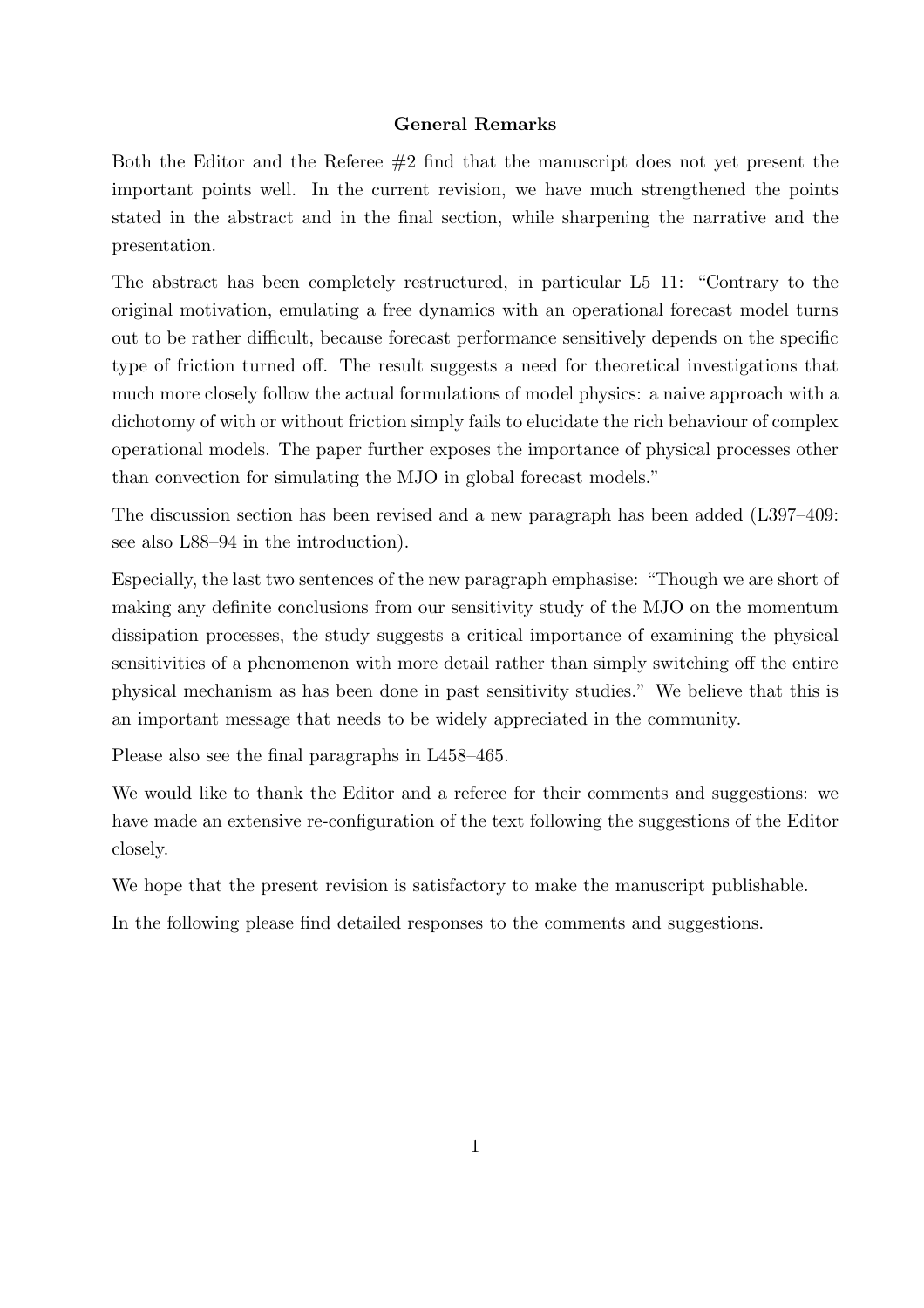# Individual Responses

# Reply to Editor:

We would like to thank the Editor for his review and suggesting "to reconsider the present manuscript after major revisions".

We also much appreciate the comments by the Editor where he agrees with our claim that "a paper containing negative results could be valuable  $-$  if the work was clearly presented."

We further interpret an acceptance recommendation by one of the referees, even if without any remarks, to be a positive sign that our previous efforts in revising the manuscript have addressed some of the concerns. Unfortunately, another referee (Referee  $\#2$ ) is still negative, as the Editor also remarks, to which we respond below separately.

The Editor is inclined to agree with the critical referee that there continue to be many aspects of the paper that are unclear; in principle, a paper can be a valuable contribution even if it contains only 'negative' results; nevertheless, the present paper falls short of providing a clear presentation of a set of interesting numerical simulations that will be a genuine help to others who are planning this sort of work.

We have strengthened in response the main points of the paper as summarised both in the abstract and in the final discussion section.

The Editor concludes that the paper may be suitable for publication subject to further revisions. For this step, the Editor asked to consider carefully the comments of the referee as well as the Editor's own, to which we respond below. The Editor suggests to focus much more on a clear description of the simulations and what exactly can be deduced from them — perhaps with some discussion of how the simulations might be modified further to resolve some of the questions that are currently unresolved.

In revision, the abstract has been revised to make the key points clear and revised the discussion section with an additional paragraph (L397–409: see also L88–94 in the introduction). This paragraph explicitly points out an inherent limitation of existing mechanism– denial studies, while emphasising the importance of detailed sensitivity studies of specific physical processes, as in the present work. It would be an important guidance to those who are planning similar work in future.

Though not explicitly stated in the text, we also believe that many of the currently unresolved problems of MJO prediction can be addressed with more extensive, careful sensitivity studies, given more detailed physical constraints. The latter is particularly relevant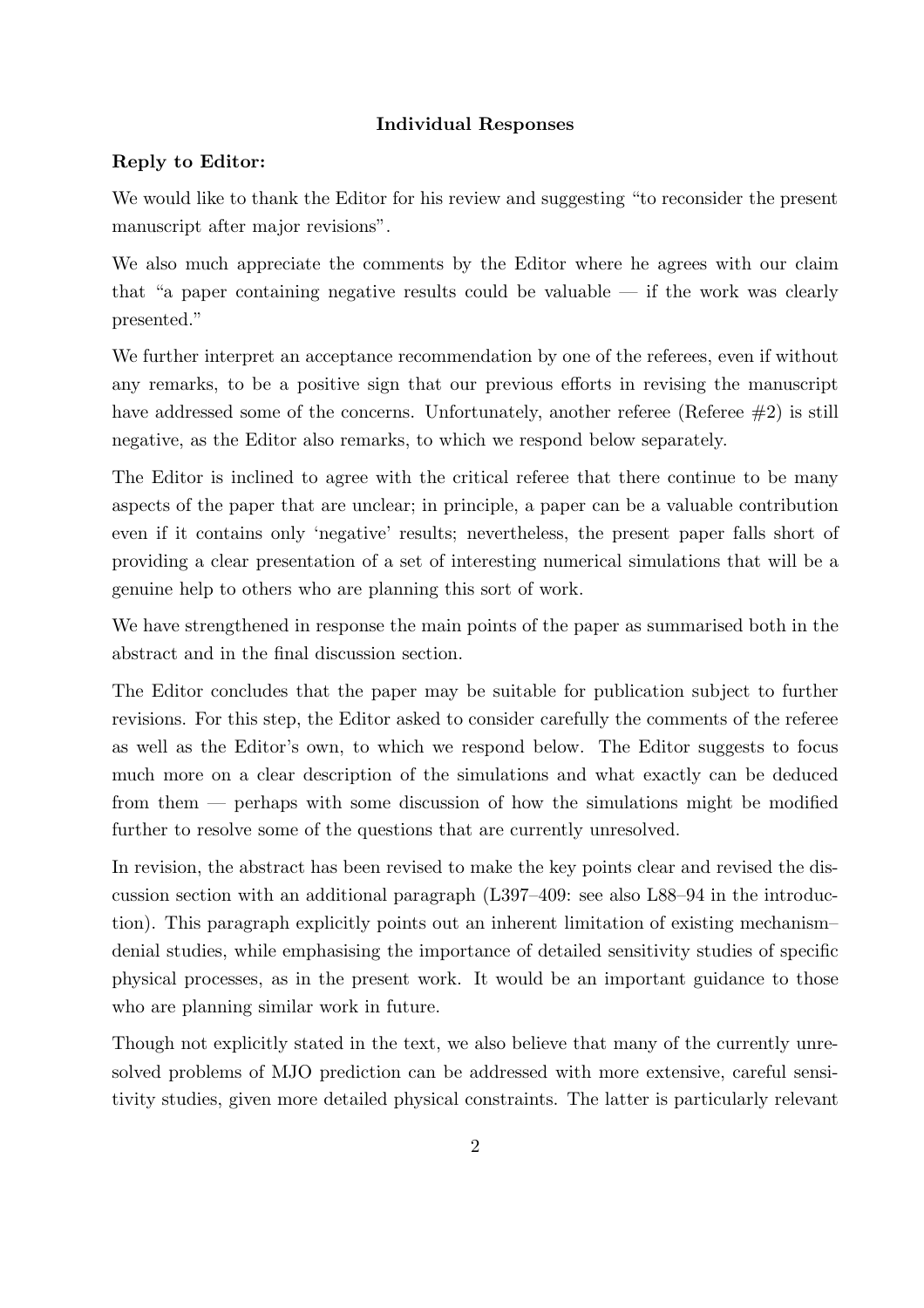in the context of emerging tools based on machine learning for extracting "causal" MJO information from data.

On the other hand, we believe that the description of the simulations is already clearly presented. For this reason, we have mostly addressed the suggestions by the editor by reconfiguring the text as described below. A critical future direction is already stated in the previous version (L426–428): to repeat the present sensitivity study by a more elaborate numerical setup (with an explicit ambient state) under development (Kühnlein *et al.* 2019).

### Two Particular Concerns:

The following major modifications have been made in response to the Editor's two particular concerns.

Firstly, more recent publications have been added as references. The Editor has kindly suggested several papers, and all of them are cited in revision. The two recent reviews (Zhang et al. 2020, Jiang 2020) are added (L25–26). As more specific references, Ma and Kuang (2016) is cited in discussing the difficulty of maintaining a relevant basic state when certain physical processes are turned off (L406–409). We have also emphasised (L425–428) a conceptual difference of our sensitivity study from the so–called mechanism–denial studies (e.g., Kim et al. 2011, Ma and Kuang 2016). Furthermore, the question of interactions between the MJO and higher–latitude Rossby–wave activities is better placed in more general modelling contexts by citing Hall et al. (2017: L53–55).

In responding to the second major concern, the section plots have been collocated in revision based on the fields (OLR, 250-hPa stream function) and the periods (standard 20–day forecast, 40–day extended forecast, 20–day forecast from 1 Feb.): in all collocations, the first frame is the analysis field, thus it much facilitates comparisons of forecasts with the analysis.

#### DETAILED COMMENTS

#### Abstract:

L3: The editor suggests here that though the motivation was to seek support for the 'free wave' theory, no support is found. However, the precise conclusion is that perhaps the 'naive' approach taken here does not allow us to draw any conclusions on the theory of the MJO that has motivated this study.

L4-5, 'The reduction in friction tends to improve the MJO forecasts, but hardly in any additive manner.' : This sentence has been modified in revision to: 'The reduction of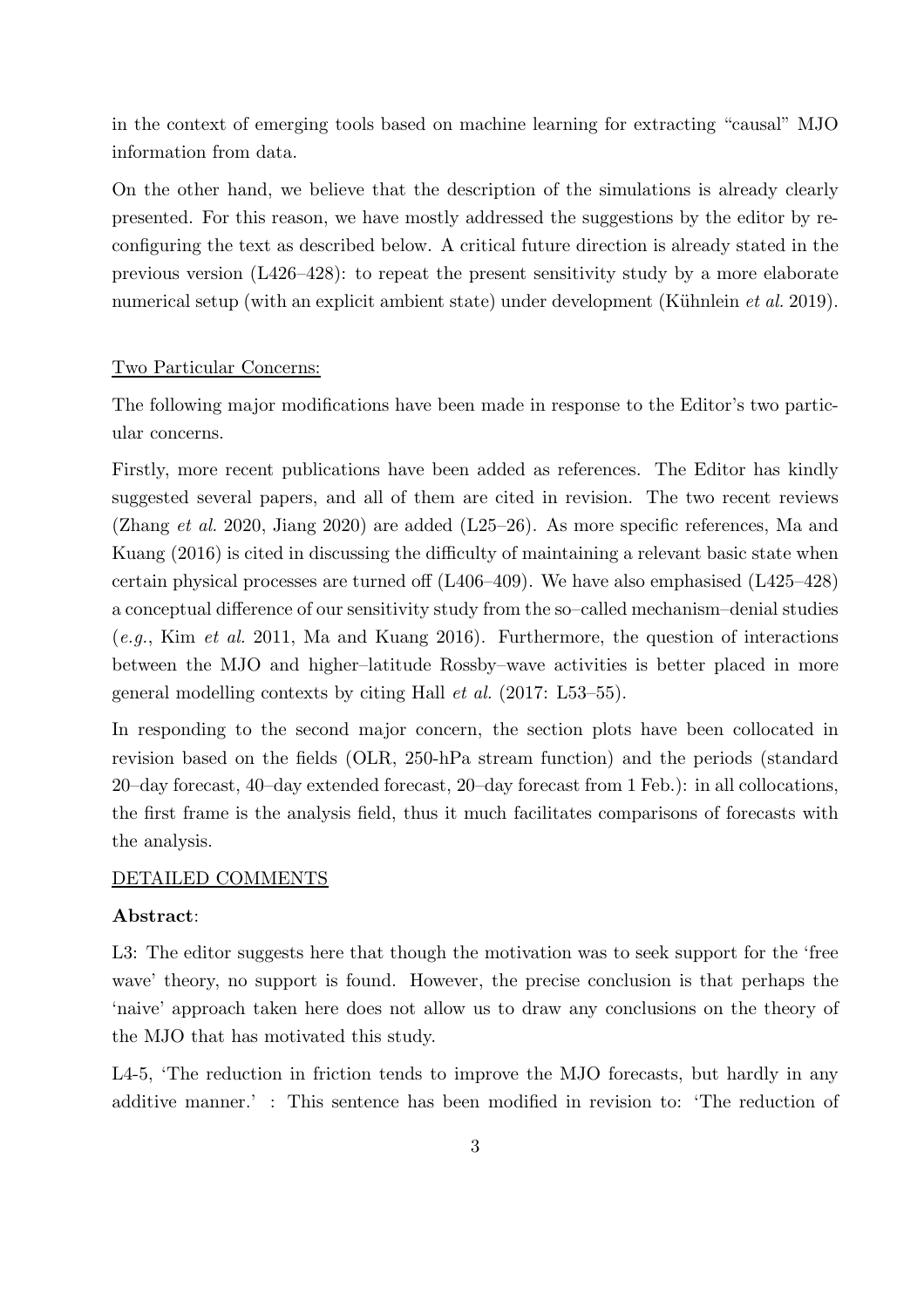friction sometimes improves the MJO forecasts, but without any systematic tendency.'

### Main text:

L15: 'the pre-existing MJO' has been changed to 'a pre-existing MJO' as suggested

L16: 'especially, in' has been changed to 'especially in' as suggested

L21: "or short 'physics' hereafter" has been changed to "or 'physics' for short" as suggested

L24: 'Yano and Plant 2015' has been corrected to 'Plant and Yano 2015' as suggested

L24-25: We believe that references are still a metric used in evaluating science, so reviews cannot replace original work. Notwithstanding, the editor is right and we have added the references to Zhang *et al.* 2020, Jiang *et al.* 2020 as suggested  $(L25-26)$ .

L39: 'dissipations' has been modified to 'dissipation' everywhere as suggested

L40, 'A classical work by Chang (1977) makes this point by invoking surface friction as a mechanism to slow down the propagation speed . . .': Indeed, this is an important one of the earliest theoretical papers on the MJO, and also a good example to demonstrate how the role of friction has been considered to be important in the MJO dynamics. The main line of research on "convectively coupled waves" is already discussed in an earlier part (L24–26). Note that the purpose here is to establish the potential importance of friction in context of historical studies of MJO.

L45, 'When physical forcings are switched off from a model, an alternative mechanism for generating MJOs must also be considered.': This sentence was "puzzling" due to its unfortunate incompleteness. The sentence 'A shortcoming of the free–wave theory of the MJO is that it does not explain by itself an MJO initiation.' is added in revision (L47).

L49: The reference to Hall *et al.* (2016) is added in revision  $(L54-55)$ , but as a reference for suggesting an importance of lateral forcing in simulating a MJO under an equatorial channel configuration. Note that this paper itself does not investigate a role of higher– latitude Rossby waves in the MJO dynamics in any explicit manner.

L57: The second question here has been modified in revision to "To what extent can the simulated MJO be interpreted in terms of free Rossby–wave dynamics?" In this context, the question of interactions of the MJO with higher–latitude Rossby waves also naturally arises as remarked over the paragraph of L70–75.

Table 1, 2nd row: The original description 'OFF selected or total physical tendency for the momentum (due to shallow and deep convection and the vertical eddy diffusion)' was rather confusing. However, change it to 'OFF selected for total physical tendency' does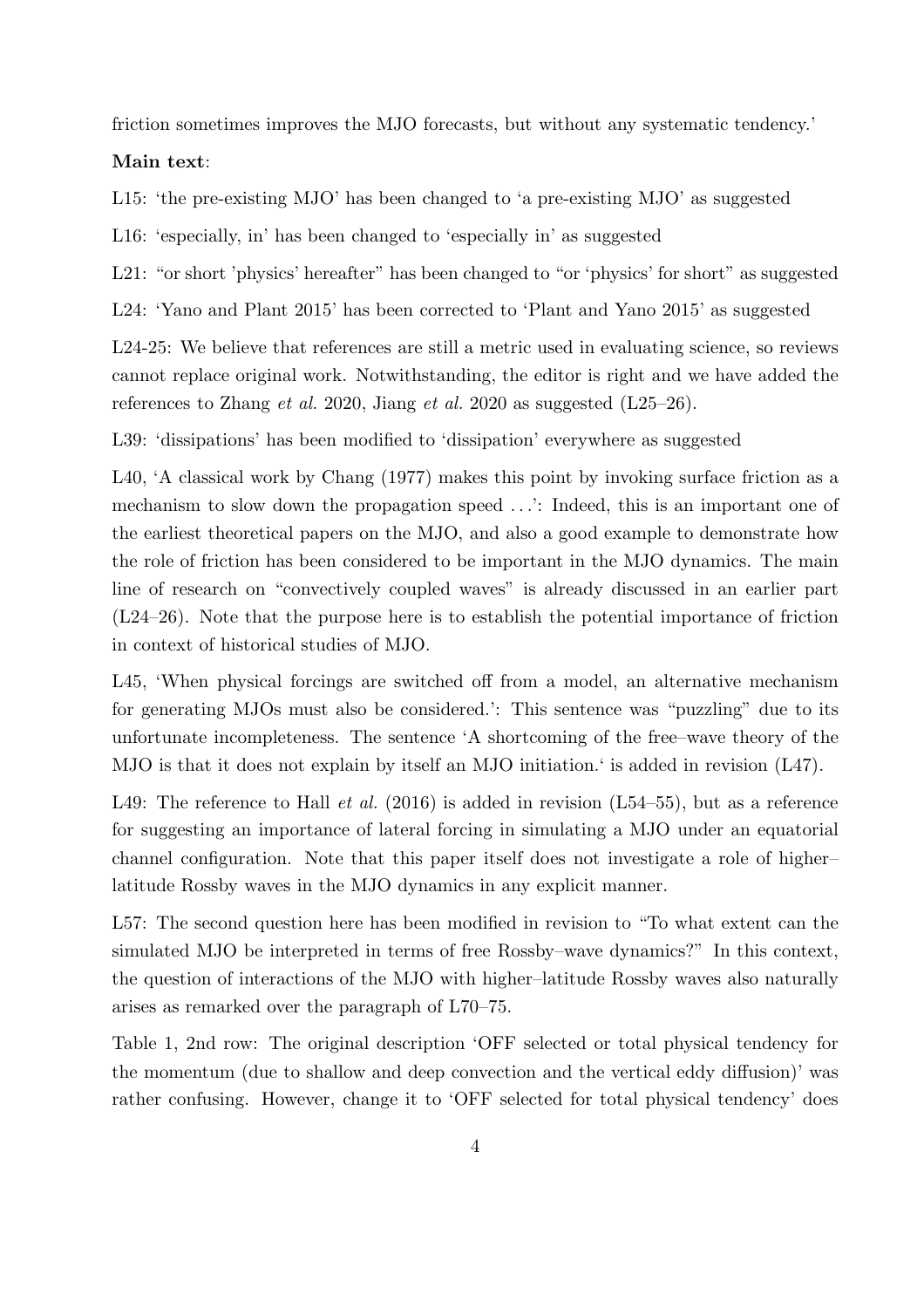not solve the problem, because tendencies are turned off either in selective manner or in totality. In revision, it is changed to 'OFF selected physical tendencies for the momentum (e.g., shallow and deep convection, vertical eddy diffusion)'.

L67: As already responded at L57, the question 2) has been reformulated in revision.

L90, 'and it is likely also model specific': This non-essential remark has been removed in revision.

L103: Following the suggestions by the editor, the original lead sentences (L102–103) of this paragraph have been integrated into the paragraph L30–38 in the introduction. Though we considered to refer Virts and Wallace (2014), we found that this paper does not, in fact, use the stream function for their analysis.

L119: As suggested, this description (L118–120) has been integrated into the paragraph L30–38 in the introduction.

L122: This problematic sentence has simply been removed in revision.

L130: The phrase has been revised as "higher than the corresponding linear grid at the same spectral truncation".

L134: 'for the water substance' has been modified to 'for water substance' as suggested.

L136: 'the MJO in concern' has been modified to 'the MJO event considered here' by taking the suggestion

L140-141: 'how can we improve it' has been modified to 'how can we improve them', and 'in introduction' has been modified to 'in the introduction' as suggested.

L144-147: These two key questions here are simply whether it is possible to forecast those (two) key features found in the MJO evolution in these two forecasts cases. A phrase "on the other hand" (L155) has been added to suggest a relative separation of two questions, also in response to the Referee  $\#2$ .

L175-180: The title of this subsection is re–named to "250-hPa Stream Function". Discussions about lower tropospheric rotational flow, etc are moved and merged to the beginning of Sec. 2.1.

L185: In revision, the section plots have been collocated based on the fields (OLR, 250-hPa stream function) and the periods (standard 20–day forecast, 40–day extended forecast, 20– day forecast from 1 Feb.): in all collocations, the first frame is the analysis field, thus it hopefully facilitates direct comparisons of forecasts with the analysis.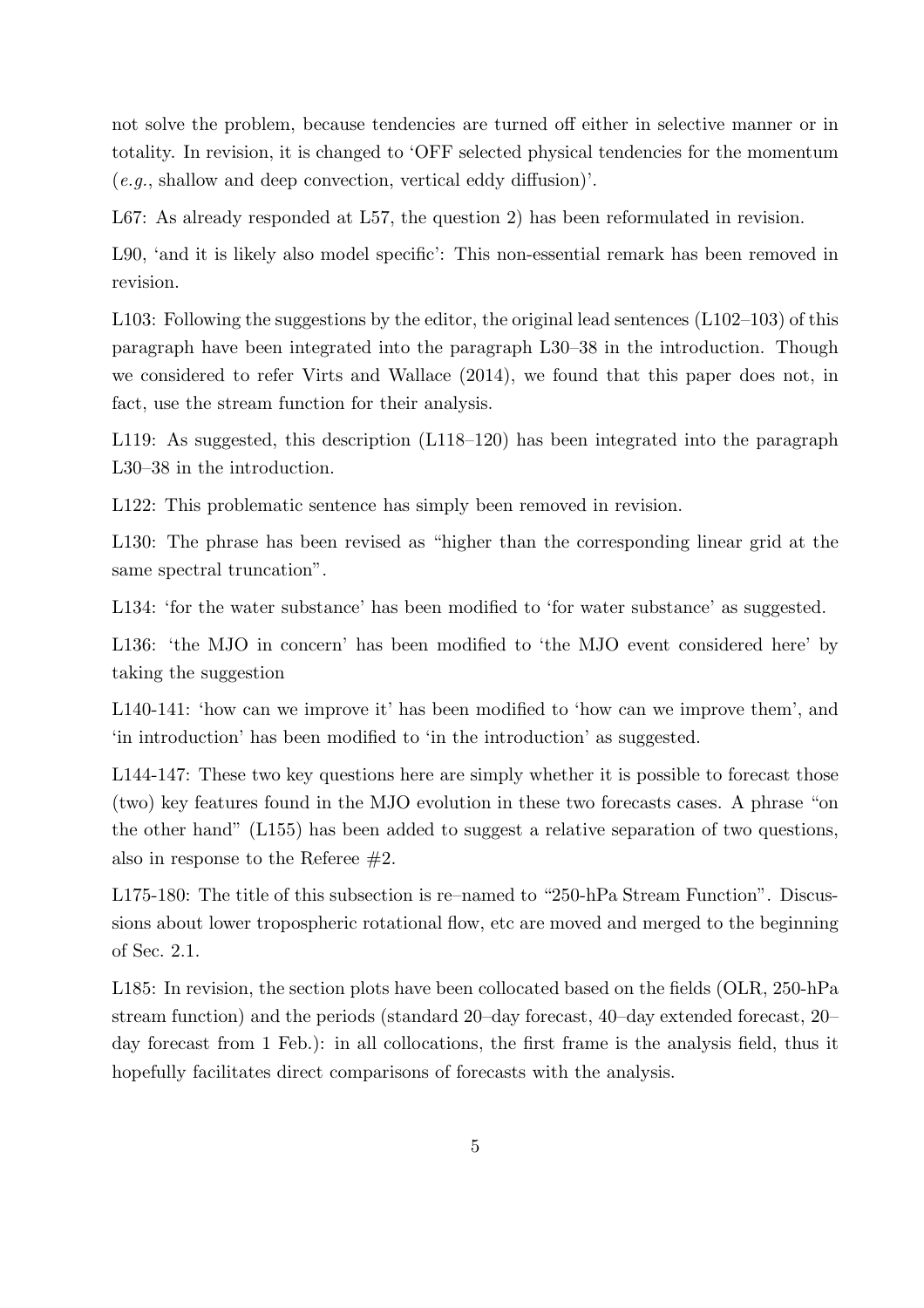L195-205: The figure 2 (figure 6 in revision) has been revised following the suggestions.

L206-213: As the Editor correctly points out here, it is very difficult to interpret the plots of RMM as a measure of forecast skill. In fact, we believe that applicability of the RMM is much limited due to those inconsistencies (e.g., mismatch of an initial point depending on forecast periods, etc). The point was already suggested in the previous version (L439–440: L448–449 in revision) by quoting Straub (2013), but it has been more explicitly stated in revision: "This design exactly becomes a key limitation of RMM" (L198–199); "However, afore–mentioned mismatching fundamentally limits the applicability of the RMM analysis in the following"(L215). Note that the RMM coordinates (patterns to project) are fixed in all the analyses. The real problem is in applying the RMM index, originally introduced to characterize the MJO in a long data set, to a short forecast run: the definition of temporal anomaly, to be projected, changes depending on the period considered.

L224, 'the model simulates those interactions features rather well' : To discuss forecast improvements by modified physics, the performance of a standard forecast (control runs) must first be established. In this case, all the forecasts considered simulate the interactions between the MJO and higher–latitude Rossby waves rather well, but without finding any noticeable improvements by modified physics.

L269, 'apparently in support of a free nonlinear-wave theory': This phrase has been removed as well as other similar phrases that may confuse the reader.

L402, 'failure of emulating the free dynamics ... maintaining a realistic mean state as detailed further below': A reference to Ma and Kuang (2016) has been added (L409) in revision. In the above sentence, "mean" has also been replaced by "background" in revision for consistency of the terminology. Note a subtle difference between "mean" (climatology) and "background" as discussed in revision (L425–428).

L421: Though conclusions regarding initial conditions, discussed here, are based only on two different initial conditions, we believe it worthwhile to mention, because, as already stated in the text, the finding is consistent with that of Kim *et al.* (2016), thus more likely to be generally the case than otherwise.

L441, 'The present study has also elucidated active interactions of MJOs with higherlatitude Rossby wave activities.': We believe that this statement itself stands with the present study, because the word "to elucidate" does not necessarily suggest any "systematic conclusions", which are missing as the Editor points out. The discussion has been much shortened in revision by removing remarks concerning 'westward dispersion of the original dipole' as well as 'Overall, forecasts of these interactions are found to be rather robust . . .'.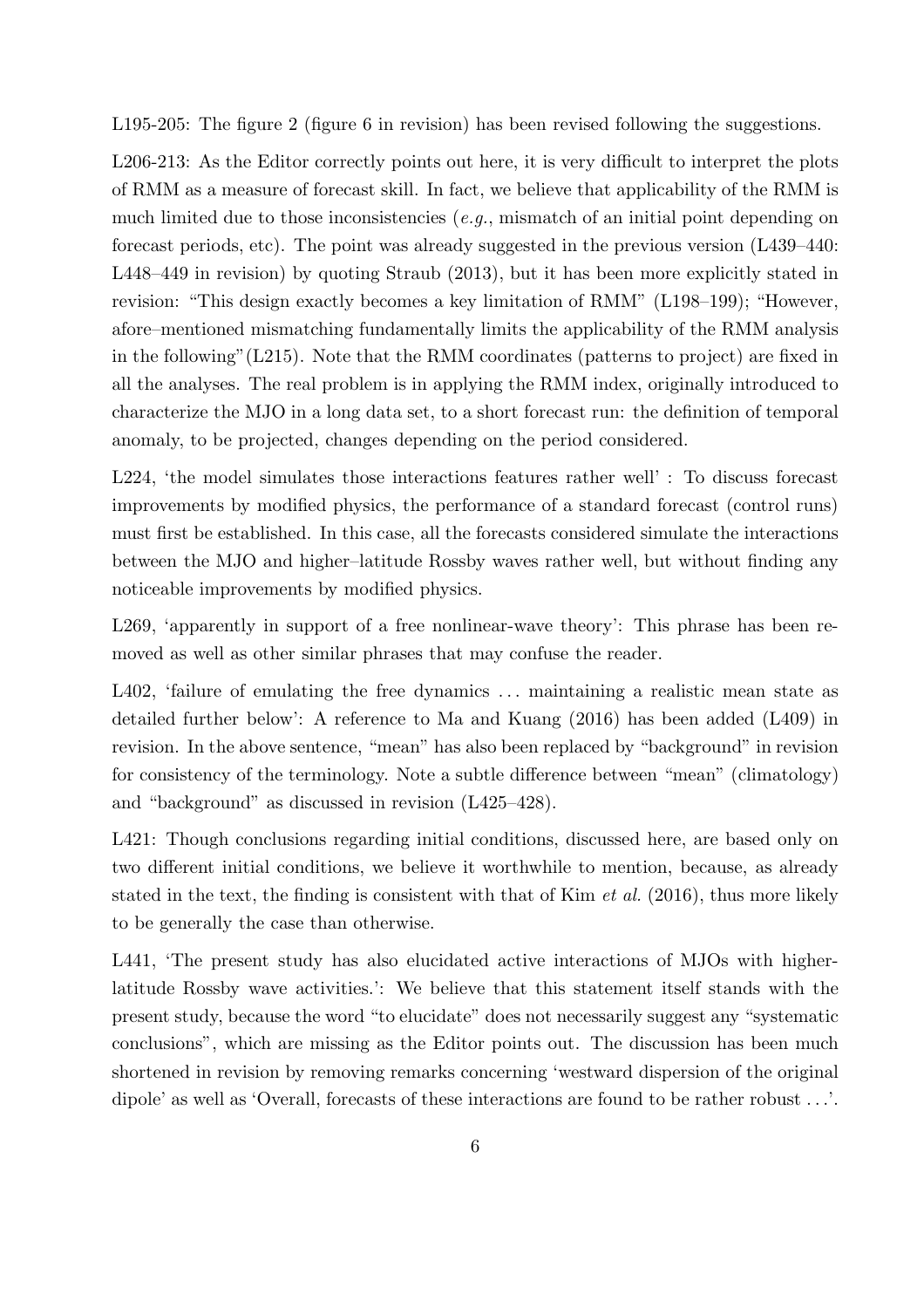## Respond to the Referee  $#2$

### Overall opinion

As the Editor summarises, the present Referee thinks the paper is clearer, but that it is still difficult to find the important points and to find any connection between the scientific questions posed and the results obtained. For this reason, the Referee suggests rejection.

We are glad to know that the present Referee finds significant improvements in the manuscript by stating "scientific questions become clearer, and the explanations become more detailed."

However, the Referee also remarks that "the main results are not sufficient to support two scientific questions". Indeed this negative result was clearly stated in the beginning of the final section in the last version of the manuscript (L393–396 in revision): "the present study does not support the proposed free nonlinear Rossby–wave theory in any consistent manner. Details on the forecast behaviour based on the choice of physical configurations of the model have been carefully documented to record the unexpected but nevertheless important impact on MJO forecast skill."

The "main points" were also already clearly stated in the previous version of the abstract: "A change of the forecast performance rather sensitively depends on the type of friction turned off. The behaviour is in contrast to many theoretical studies based on a rather simple Rayleigh–friction formulation under a dichotomy of with or without. By reporting the details of those physical sensitivities on the MJO forecast, the present study suggests a need for theoretical investigations that much more closely follow the actual operational formulations of physics. An important lesson to learn from the study is an inherent difficulty to emulate a free dynamics with an operational forecast model. The study also exposes the importance of other physical processes than convection for simulating the MJO in global forecast models."

To address the difficulties and sharpen those important, main points better, the above has been modified in revision to  $(L6-11)$ :

"Contrary to the original motivation, emulating a free dynamics with an operational forecast model turns out to be rather difficult, because forecast performance sensitively depends on the specific type of friction turned off. The result suggests a need for theoretical investigations that much more closely follow the actual formulations of model physics: a naive approach with a dichotomy of with or without friction simply fails to elucidate the rich behaviour of complex operational models. The paper further exposes the impor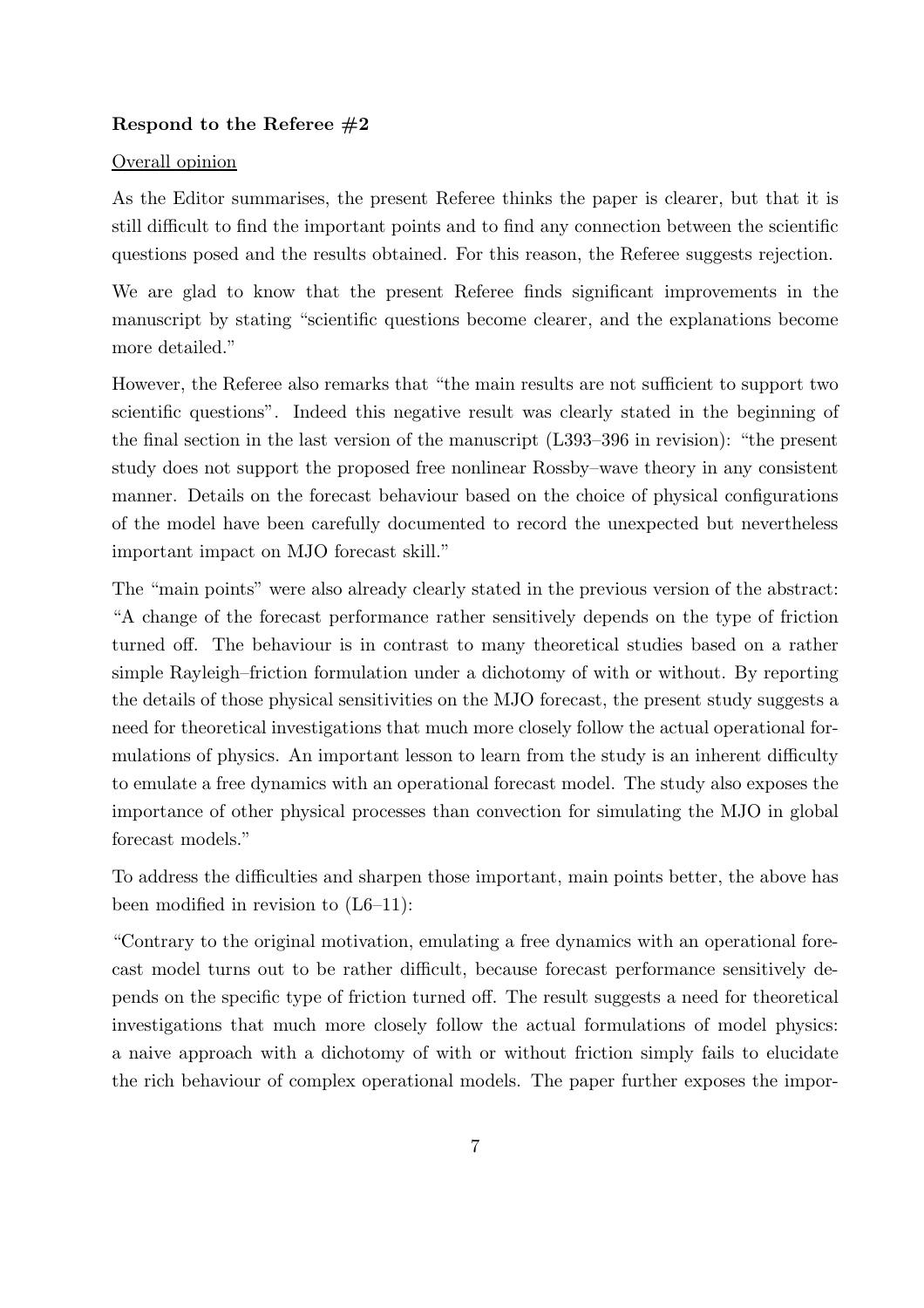tance of physical processes other than convection for simulating the MJO in global forecast models."

The discussion section has been revised and a new paragraph has been added (L397–409: see also L88–94 in the introduction).

Especially, the last two sentences of the new paragraph emphasise: "Though we are short of making any definite conclusions from our sensitivity study of the MJO on the momentum dissipation processes, the study suggests a critical importance of examining the physical sensitivities of a phenomenon with much detail rather than simply switching off the entire physical mechanism as has been done in past sensitivity studies." We believe that this is an important message that needs to be widely appreciated in the community.

Please also see the final paragraphs in L458–465.

This together with the re-structuring of the text following the Editor's suggestions, directly address the main objection of the present Referee that "it is hard to figure out the main points": we believe that this is now resolved in the present version of the manuscript.

### Major comments

1. L143-147 "From a dynamical point of view, this is before the anticyclonic activity begins to develop over the Indian Ocean (Fig.  $1(d)$ ). Thus the key forecast question is whether the model can predict the onset of this activity". The Referee points out that these sentences are "not logically connected" with the previous sentences. This is correct, because we are making two independent statements. For clarity, in revision, we have added "On the other hand" in the beginning of the second pair of sentences (L155).

2. L279-281: Here, we suggest merely from a morphological basis that "the emission of the Rossby wave energy from west during 22-28 January is suggested as a major source for initiating the anticyclonic signal associated with the MJO". The word "suggested" was probably too strong, which has been replaced by "speculated" in revision  $(L281)$ . However, yes, we speculate that the Rossby–wave energy is the source.

3. L316-317: Here, "additive" means that we can reproduce the same result of a run turning–off two processes both A and B by adding changes form two runs tuning off processes A and B, separately. Our result shows that it is clearly not the case. Yes, one of the possible consequences is that longer runs will lead to different results.

4. L297: The sentence in concern has been removed in revision, also by following a general suggestion by the Editor (his comment on L269).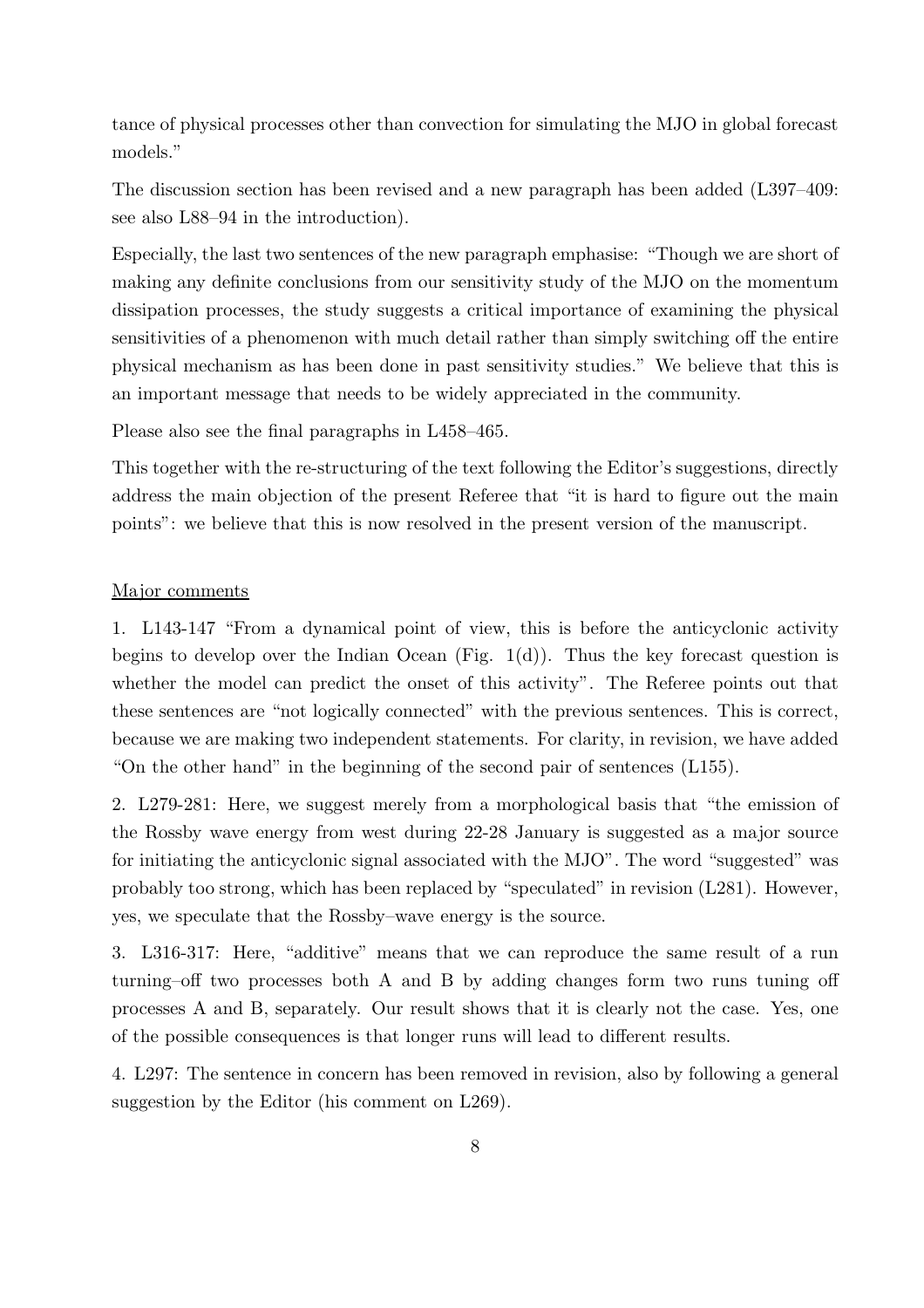5. L337-343: The word "significant" has been removed in revision. The role of the Rossby wave in this process is merely our speculation, thus we have added the phrase "we speculate that" in revision (L338).

6. Second scientific question and Figure 9: As the present Referee correctly suggests, the idea "that the Rossby-wave train is really important in this event" is not substantiated in any concrete manner by the present study, and we do not make any definite conclusion. Discussions concerning Fig. 9 merely focuses on morphological aspects of simulations, thus the Referee's suspects and objections about the presentation do not actually apply. [The second question itself has been re–phrased by following a suggestion of the Editor in revision.]

Note that NQ, QF, and Ma experiments are important, because we base the experimental setups on the hypothesis in the introduction that by realising a state closer to the free dynamics, interactions between the MJO and Rossby waves would also be enhanced. In this respect, sensitivities identified in Fig. 9 are rather intriguing, although we are short of making any definite conclusions. [Longitude–latitude plots were extensively examined, but we found it hard to choose selective snap shots to make a point: simply there are too many things going on in a field.]

### Minor comments:

1. L5:"but hardly in any additive manner": This phrase has been modified to "but without any systematic tendency"

2. L32: The paragraph of L30–38 has been substantially expanded in revision, also by following the suggestion of the Editor.

3. L73 & L197, 4. L75 & L184: Please note that the present manuscript follows the British spelling rather than American, to which the present Referee appears to be more familiar with.

5. Figs. 1, 4, and 5: Please note that periods are not the same for all the plots, thus depending on extents of the periods, the y–axis also appears differently for obvious reasons. An aesthetic aspect of this problem has been removed in revision by re–collocating all the plots by the experiment periods and the physical fields in concern.

60. L266 : Probably, the phrase "this overall aspect" was obscure. It has been changed to "the overall aspect" in revision (L267). Of course, it means the overall aspect on the sensitivity on the choice of momentum dissipation terms, as clearly remarked in the proceeding sentence.